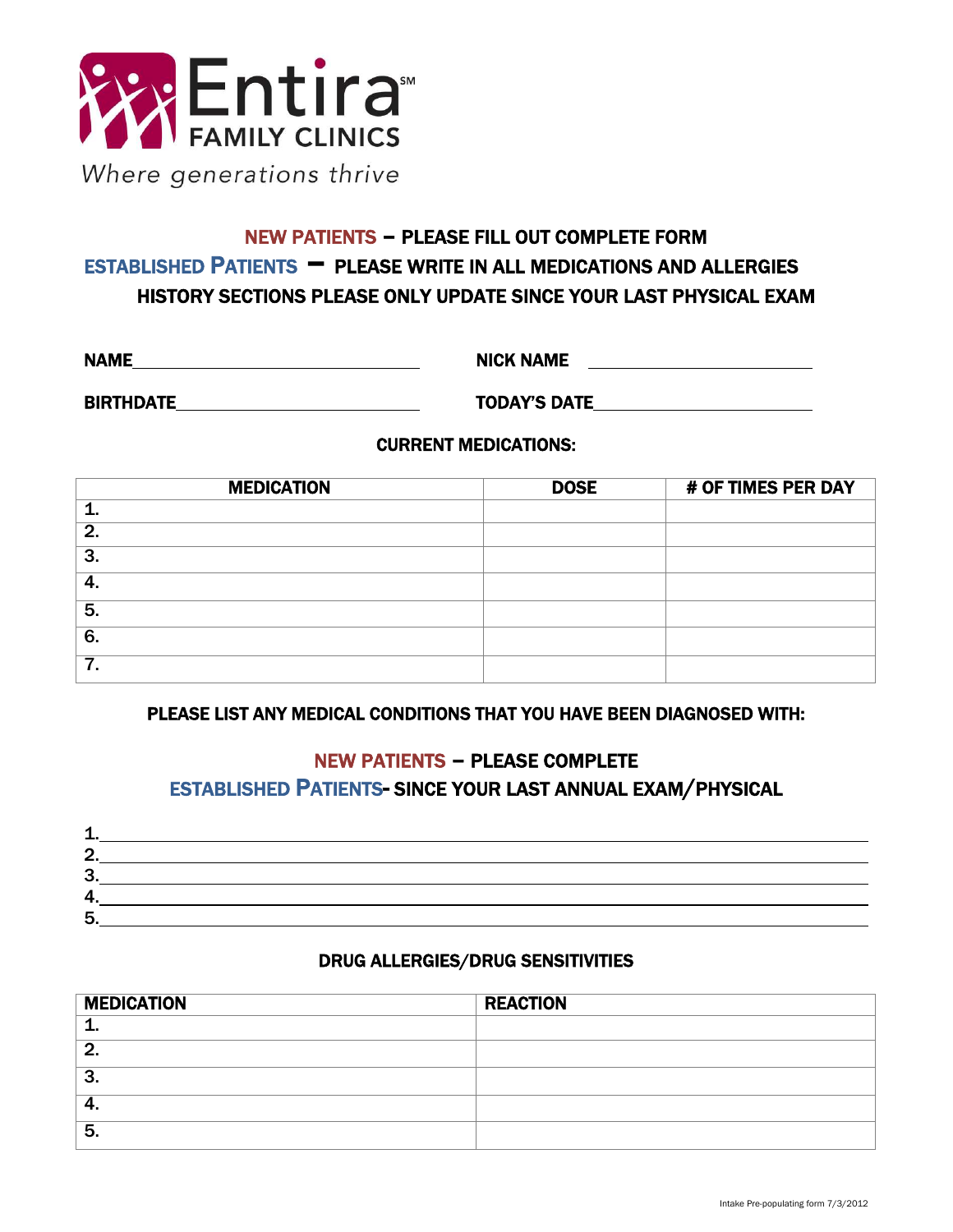# PAST SURGERIES: NEW PATIENTS – PLEASE COMPLETE

#### ESTABLISHED PATIENTS – SINCE YOUR LAST ANNUAL EXAM / PHYSICAL

| <b>DATE</b> | <b>SURGERY</b> |
|-------------|----------------|
|             |                |
| O           |                |
| ີ<br>J.     |                |
| т.          |                |
| 5.          |                |

## PAST HOSPITALIZATIONS: NEW PATIENTS – PLEASE COMPLETE ESTABLISHED PATIENTS – SINCE YOUR LAST ANNUAL EXAM / PHYSICAL

| <b>DATE</b> | <b>REASON</b> |
|-------------|---------------|
|             |               |
| - 2         |               |
| 3.          |               |
| т.          |               |
| 5.          |               |
| 6.          |               |

#### FAMILY HISTORY: Paternal = Father's side, Maternal = Mother's side

## NEW PATIENTS – PLEASE COMPLETE ESTABLISHED PATIENTS – SINCE YOUR LAST ANNUAL EXAM / PHYSICAL

|                             | <b>Alive/Deceased</b> | Age | <b>Health problems</b> |
|-----------------------------|-----------------------|-----|------------------------|
| <b>Father</b>               |                       |     |                        |
| <b>Mother</b>               |                       |     |                        |
| <b>Siblings</b>             |                       |     |                        |
| <b>Children</b>             |                       |     |                        |
| <b>Paternal grandfather</b> |                       |     |                        |
| <b>Paternal grandmother</b> |                       |     |                        |
| <b>Maternal grandfather</b> |                       |     |                        |
| <b>Maternal grandmother</b> |                       |     |                        |
| <b>Paternal uncles</b>      |                       |     |                        |
| <b>Paternal aunts</b>       |                       |     |                        |
| <b>Maternal uncles</b>      |                       |     |                        |
| <b>Maternal aunts</b>       |                       |     |                        |
| <b>Other</b>                |                       |     |                        |